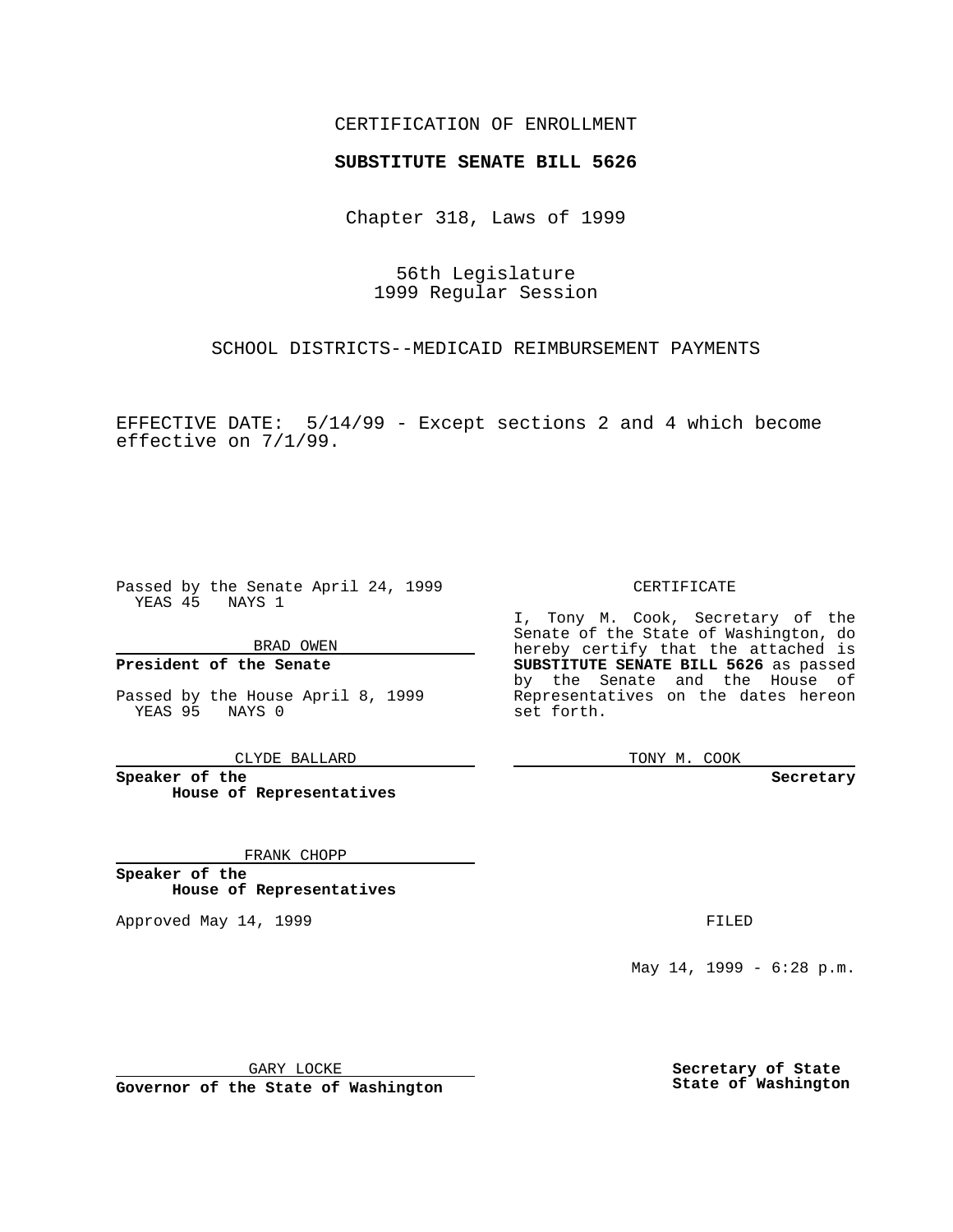## **SUBSTITUTE SENATE BILL 5626** \_\_\_\_\_\_\_\_\_\_\_\_\_\_\_\_\_\_\_\_\_\_\_\_\_\_\_\_\_\_\_\_\_\_\_\_\_\_\_\_\_\_\_\_\_\_\_

\_\_\_\_\_\_\_\_\_\_\_\_\_\_\_\_\_\_\_\_\_\_\_\_\_\_\_\_\_\_\_\_\_\_\_\_\_\_\_\_\_\_\_\_\_\_\_

#### AS AMENDED BY THE HOUSE

Passed Legislature - 1999 Regular Session

#### **State of Washington 56th Legislature 1999 Regular Session**

**By** Senate Committee on Education (originally sponsored by Senators Franklin, McAuliffe, Fairley, Kohl-Welles, Patterson, Costa, McCaslin, Kline, Wojahn and Rasmussen)

Read first time 02/24/1999.

1 AN ACT Relating to medicaid reimbursement payments to school 2 districts; amending RCW 74.09.5255 and 74.09.5256; providing an 3 effective date; and declaring an emergency.

4 BE IT ENACTED BY THE LEGISLATURE OF THE STATE OF WASHINGTON:

5 **Sec. 1.** RCW 74.09.5255 and 1994 c 180 s 6 are each amended to read 6 as follows:

7 Of the projected federal medicaid and private insurance revenue 8 collected under RCW 74.09.5249, twenty percent, after deduction for 9 billing fees, shall be for incentive payments to first class school 10 districts and fifty percent, after deduction for billing fees, shall be 11 for incentive payments to second class school districts. Incentive 12 payments shall only be used by districts for children with 13 disabilities.

14 **Sec. 2.** RCW 74.09.5255 and 1999 c . . . s 1 (section 1 of this 15 act) are each amended to read as follows:

16 Of the projected federal medicaid and private insurance revenue 17 collected under RCW 74.09.5249, ((twenty)) one-half of the percent of 18 potential medicaid eligible students billed by the school district as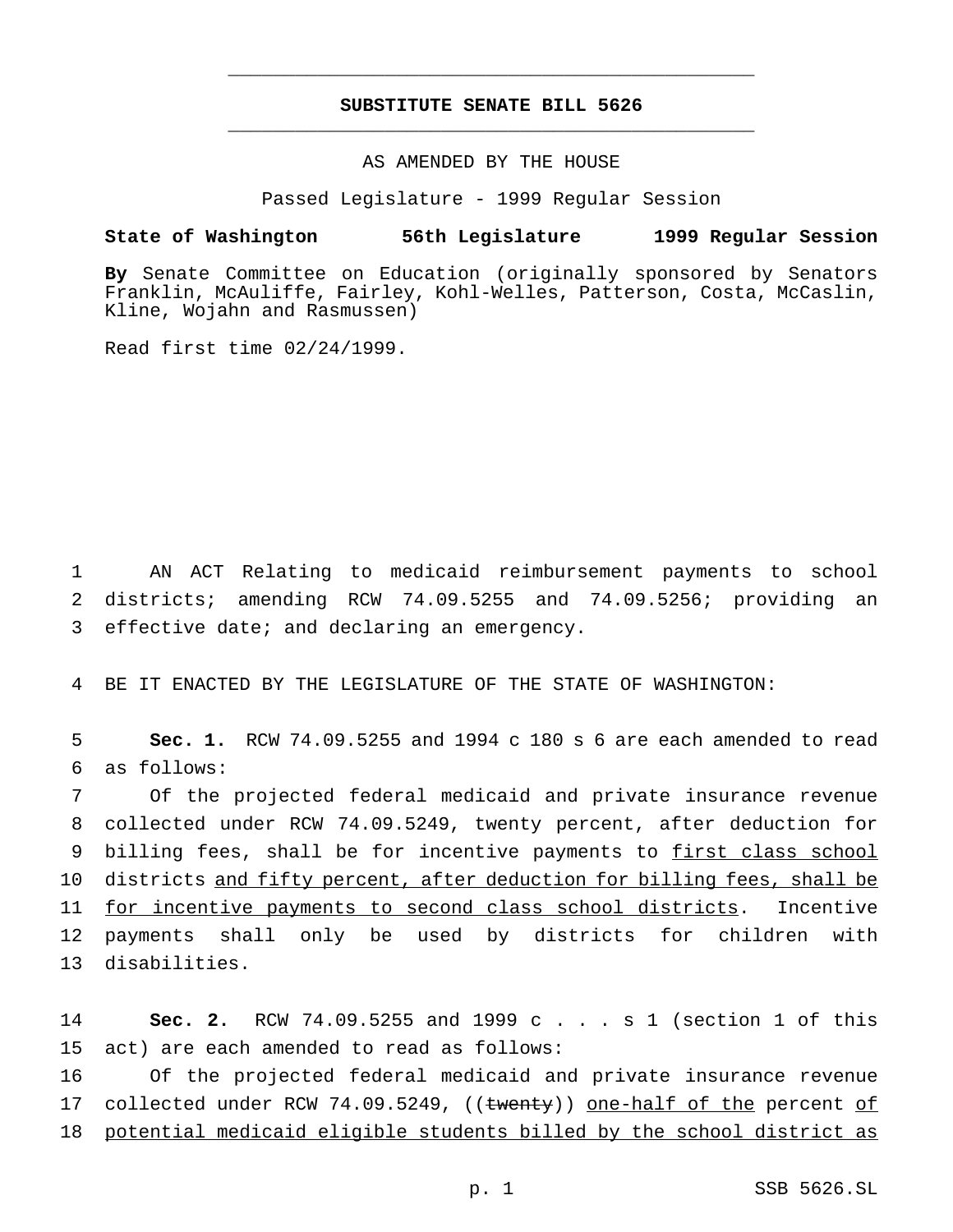1 calculated by the superintendent multiplied by the federal portion of medicaid payments, after deduction for billing fees, shall be for 3 incentive payments to ((first class school districts and fifty percent, after deduction for billing fees, shall be for incentive payments to 5 second class school)) districts. Incentive payments shall only be used by districts for children with disabilities.

 **Sec. 3.** RCW 74.09.5256 and 1994 c 180 s 7 are each amended to read as follows:

 (1) Districts shall reassign medicaid payments to be received under RCW 74.09.5249 through 74.09.5253, 74.09.5254 and 74.09.5255, and this section to the superintendent of public instruction.

 (2) The superintendent of public instruction shall receive medicaid payments from the department of social and health services for all state and federal moneys under Title XIX of the federal social security act due to districts for medical assistance provided in the district's special education program.

 (3) The superintendent shall use reports from the department of social and health services, the state billing agent, districts acting as their own billing agent, and firms to calculate the appropriate amounts of incentive payments and state special education program moneys due each district.

 (4) Moneys received by the superintendent of public instruction shall be disbursed for the following purposes:

 (a) Reimbursement to the department of social and health services for the state-funded portion of medicaid payments;

 (b) Reimbursement for billing agent's fees, including those of districts acting as their own agent and billing fees of firms;

28 (c) Incentive payments to first class school districts equal to twenty percent of the federal portion of medicaid payments after 30 deduction for billing fees; ((and))

 (d) Incentive payments to second class school districts equal to 32 fifty percent of the federal portion of medicaid payments after 33 deduction of billing fees; and

 (e) The remainder shall be distributed to districts as part of state allocations for the special education program provided under RCW 28A.150.390.

 (5) With respect to private insurer funds received by districts, the superintendent of public instruction shall reduce state special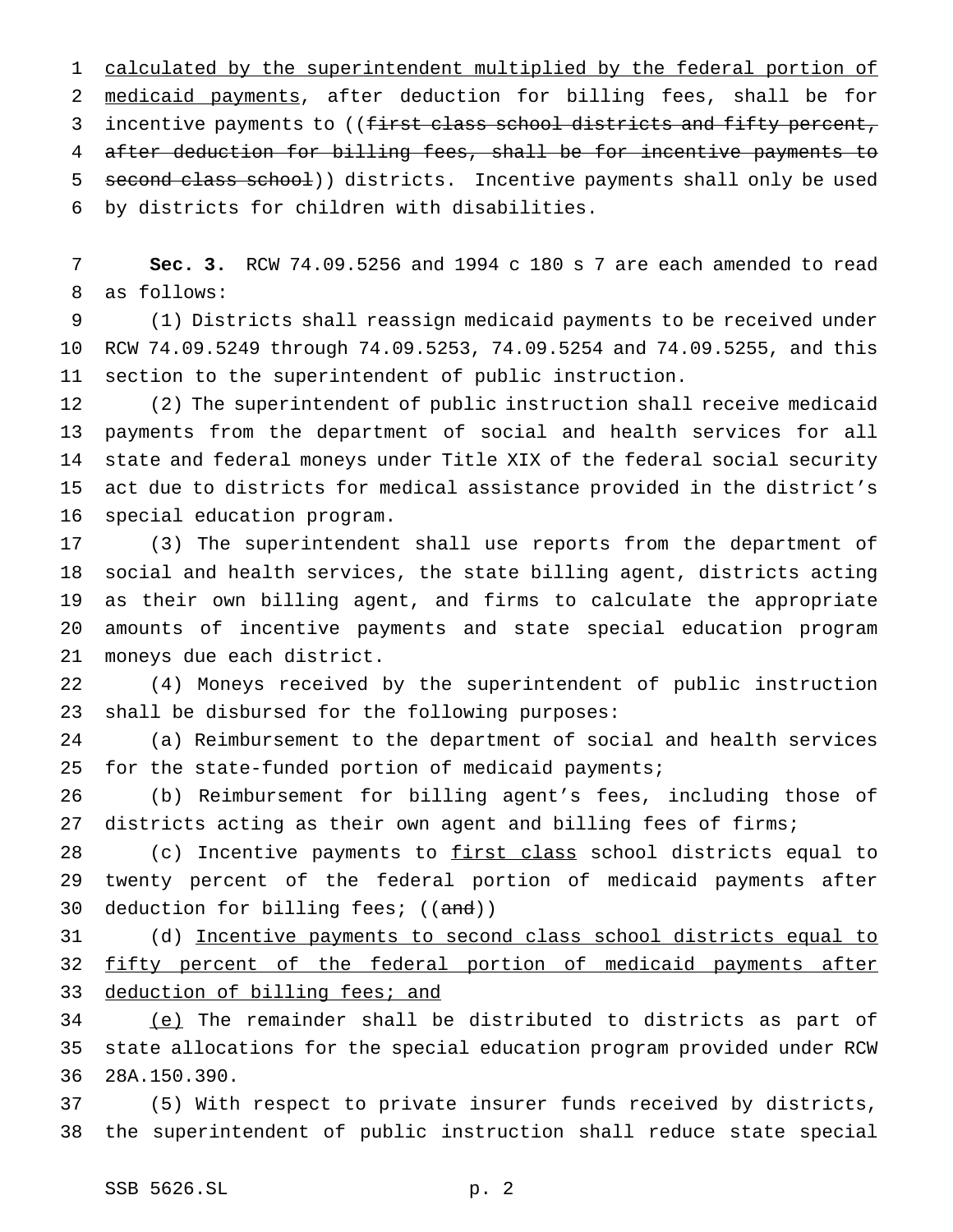1 education program allocations to ((the)) first class districts by eighty percent of the amount received, after deduction for billing fees 3 and to second class districts by fifty percent of the amount received, 4 after deduction for billing fees.

 **Sec. 4.** RCW 74.09.5256 and 1999 c . . . s 3 (section 3 of this act) are each amended to read as follows:

 (1) Districts shall reassign medicaid payments to be received under RCW 74.09.5249 through 74.09.5253, 74.09.5254 and 74.09.5255, and this section to the superintendent of public instruction.

 (2) The superintendent of public instruction shall receive medicaid payments from the department of social and health services for all state and federal moneys under Title XIX of the federal social security act due to districts for medical assistance provided in the district's special education program.

 (3) The superintendent shall use reports from the department of social and health services, the state billing agent, districts acting as their own billing agent, and firms to calculate the appropriate amounts of incentive payments and state special education program moneys due each district.

 (4) Moneys received by the superintendent of public instruction shall be disbursed for the following purposes:

 (a) Reimbursement to the department of social and health services for the state-funded portion of medicaid payments;

 (b) Reimbursement for billing agent's fees, including those of 25 districts acting as their own agent and billing fees of firms;

26 (c) Incentive payments to ((first class)) each school district((s)) 27 equal to ((twenty)) one-half of the percent of potential medicaid eligible students billed by the school district as calculated by the 29 superintendent multiplied by the federal portion of medicaid payments 30 after deduction for billing fees; and

31 (d) ((<del>Incentive payments to second class school districts equal to</del> fifty percent of the federal portion of medicaid payments after 33 deduction of billing fees; and

 $(234 \text{ (e)}$ )) The remainder shall be distributed to districts as part of state allocations for the special education program provided under RCW 28A.150.390.

 (5) With respect to private insurer funds received by districts, the superintendent of public instruction shall reduce state special